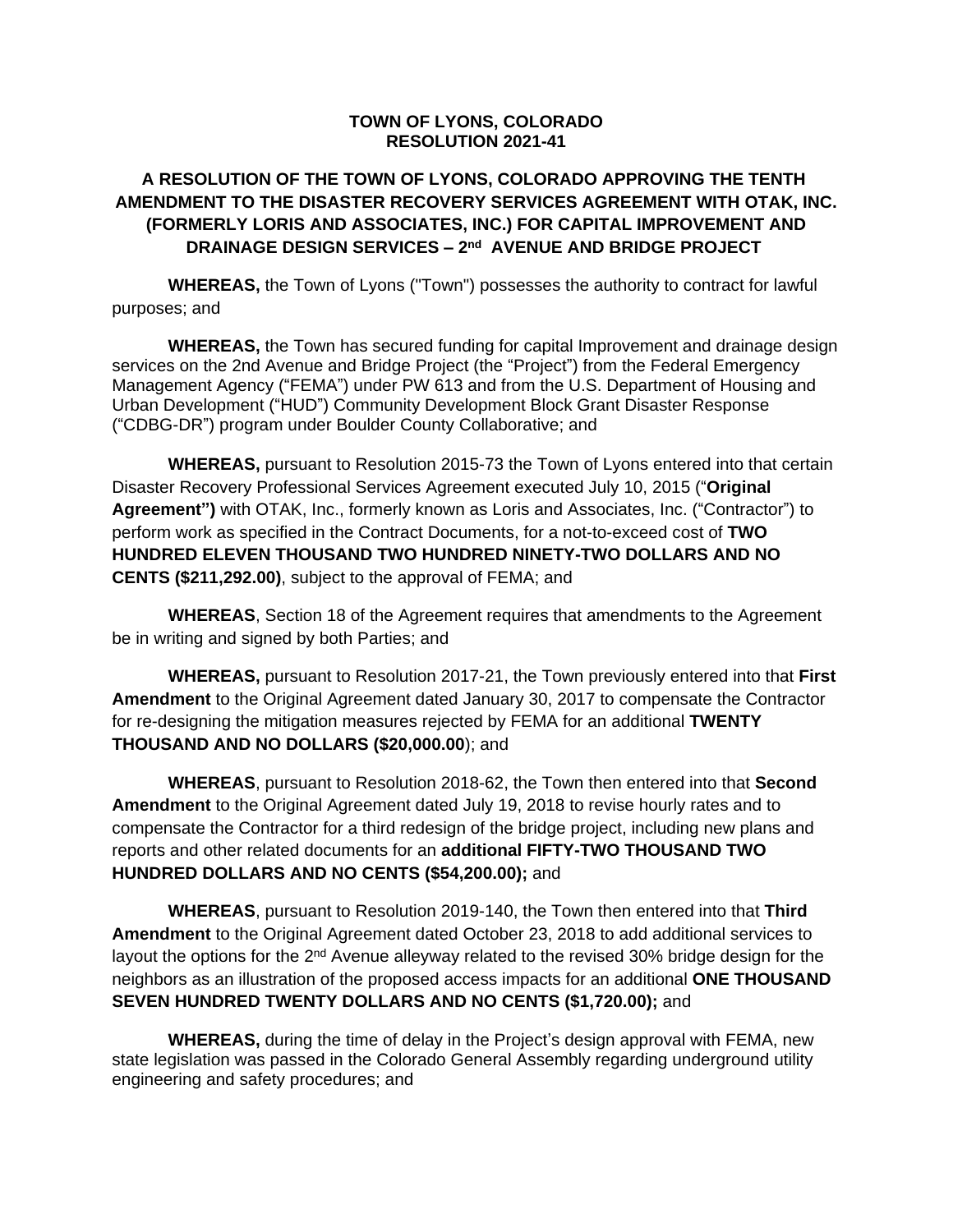**WHEREAS**, the project must comply with SB 18-167 regarding underground utility safety and a subsurface utility engineering (SUE) investigation of the project area must be completed and a report summarizing the findings must be recorded; and

**WHEREAS**, the Town then entered into that **Fourth Amendment** to the Original Agreement dated December 10, 2019 to include Subsurface Utility Engineering work and additional construction oversight add services in which the contract total amount was increased by **FORTY-THREE THOUSAND SEVEN HUNDRED THIRTY DOLLARS AND NO CENTS (\$43,730.00)**; and

**WHEREAS,** during the time of delay in the Project's design approval with FEMA (from 2016 to 2019), the endangered species habitat (Preble's Meadow Jumping Mouse), wetlands/ Waters of the US (WUS) and the overall environment within the project area have naturally changed over time, therefore the initial data collected in 2015 needed to be verified and updated in order to meet the 404 permit application requirements, and to allow the completion of the project's original scope of work; and

**WHEREAS,** pursuant to Resolution 2019-140 dated October 21, 2019, the Parties then entered into that **Fifth Amendment** to the Original Agreement with the Contractor for an environmental update which increased the contract total by **FOUR THOUSAND EIGHT HUNDRED EIGHTY-NINE DOLLARS AND NO CENTS (\$4,889.00);** and

**WHEREAS,** pursuant to Resolution 2020-67 dated April 20, 2020, the Parties then entered into that **Sixth Amendment** to the Original Agreement with the Contractor to complete the scope of work and new design standards set forth in the new CDOT bridge codes and engineering standards due to an unavoidable lapse in time between the initial 30% design submittal (2017) and 90% design submittal (2020), including design services, bid assistance, construction administration, SUE field work, billing rate updates, schedule and scope adjustments which increased the contract total by **SEVENTY- NINE THOUSAND SIX HUNDRED FORTY-ONE DOLLARS AND NO CENTS (\$79,641.00);** and

**WHEREAS,** pursuant to Resolution 2020-81 dated May 18, 2020, the Parties then entered into that **Seventh Amendment** to the Original Agreement with the Contractor to revise the design for stairs to provide access for a property owner for an additional **SIX THOUSAND NINE HUNDRED SIXTY-SEVEN DOLLARS AND NO CENTS (\$6,967.00)**; and

**WHEREAS,** pursuant to Resolution 2020-122 dated August 6, 2020, the Parties then entered into that **Eighth Amendment** to the Original Agreement with the Contractor to 1) add services including private property easement support, hydraulic support, environmental support, and electrical undergrounding design, 2) add CDBG-DR provisions to the contract, and 3) add a contract termination date of April 30, 2021 for an increase to the contract of **TWENTY-NINE THOUSAND THREE HUNDRED FORTY-THREE DOLLARS AND NO CENTS (\$29,343.00)**; and

**WHEREAS,** pursuant to Resolution 2021-15 dated January 21, 2021, the Parties then entered into that **Ninth Amendment** to the Original Agreement with the Contractor to realign the proposed storm sewer for an increase to the contract of **EIGHT THOUSAND FOUR HUNDRED FIFTY-SEVEN DOLLARS AND NO CENTS (\$8,457.00)**; and

**WHEREAS,** the Contractor requires another amendment to the Original Agreement in order extend the term to July 31, 2021 and to add scope to the Construction Administration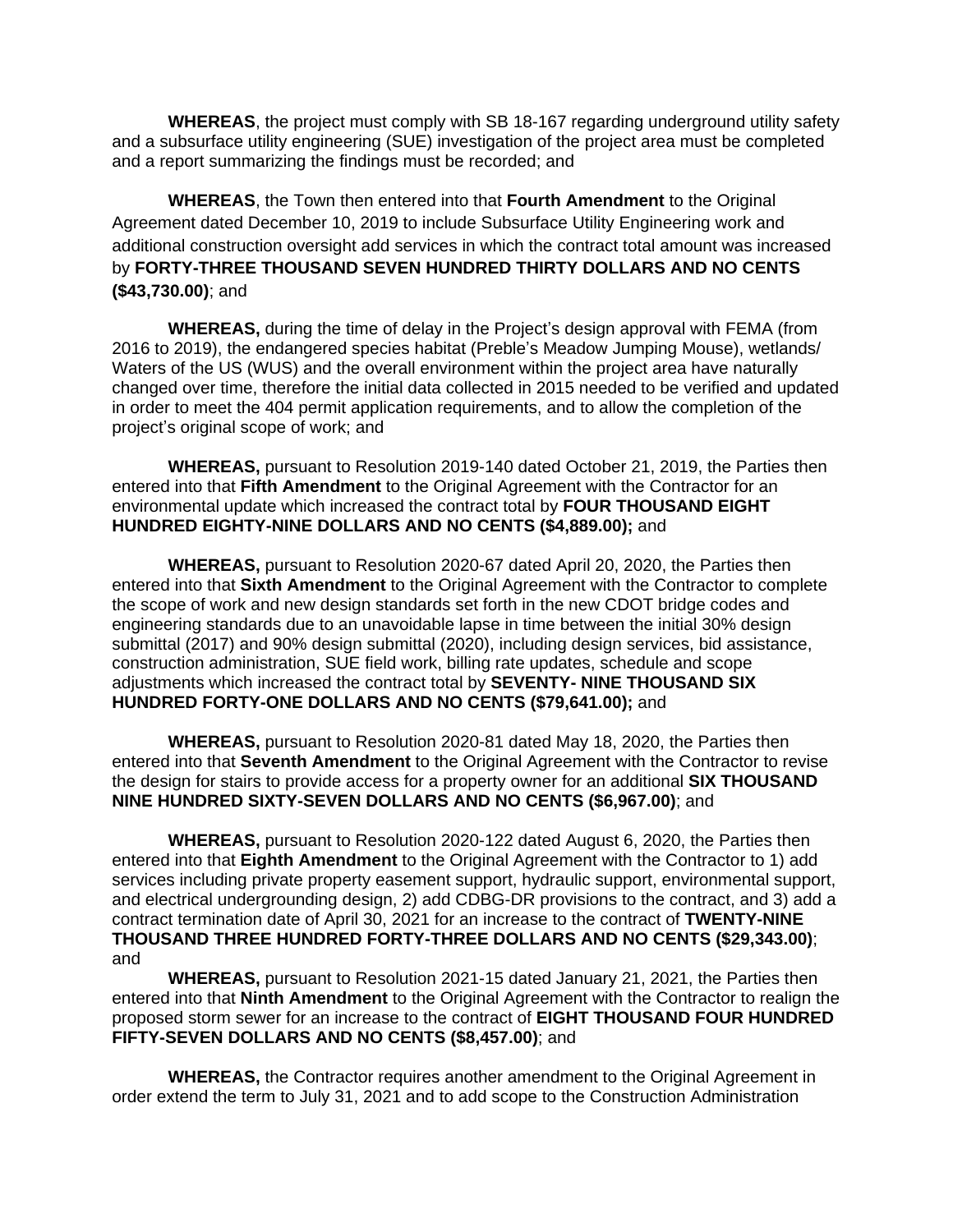#### budget as shown in **Exhibit 1** for an increase to the contract by **NINETEEN THOUSAND EIGHT HUNDRED EIGHTY-THREE DOLLARS AND NO CENTS (\$19,883.00)** for a total not-to-exceed contract amount of **FOUR HUNDRED SEVENTY-EIGHT THOUSAND ONE HUNDRED TWENTY-TWO DOLLARS AND NO CENTS (\$478,122.00) ("Tenth Amendment")**;

**WHEREAS**, the Town Board of Trustees desires to approve the Tenth Amendment in substantially the form attached hereto as **Exhibit 1**.

#### **NOW, THEREFORE, BE IT RESOLVED BY THE BOARD OF TRUSTEES OF THE TOWN OF LYONS, COLORADO:**

- Section 1. The above recitals are hereby incorporated by reference.
- Section 2. The Board of Trustees hereby:
	- (a) Approves the Tenth Amendment to the Original Agreement for an increase to the contract by **NINETEEN THOUSAND EIGHT HUNDRED EIGHTY-THREE DOLLARS AND NO CENTS (\$19,883.00)** for a total not-to-exceed contract amount of **FOUR HUNDRED SEVENTY-EIGHT THOUSAND ONE HUNDRED TWENTY-TWO DOLLARS AND NO CENTS (\$478,122.00)** in substantially the form attached hereto in **Exhibit 1**;
	- (b) Authorizes the Town Administrator and the Town Attorney, in consultation with the Mayor, to make such changes as may be necessary to correct any nonmaterial errors or language in the Professional Services Agreement that does not increase the obligations of the Town;
	- (c) Authorizes the Mayor or Mayor Pro Tem to execute the Tenth Amendment on behalf of the Town after Contractor has signed the Agreement and the Town Clerk attests such signature.
- Section 3. This Resolution shall take effect immediately upon adoption.

#### **ADOPTED THIS 19TH DAY OF APRIL 2021.**

#### TOWN OF LYONS, COLORADO

By: \_\_\_\_\_\_\_\_\_\_\_\_\_\_\_\_\_\_\_\_\_\_\_\_\_

Nicholas Angelo, Mayor

ATTEST:

Dolores M. Vasquez, CMC, Town Clerk

\_\_\_\_\_\_\_\_\_\_\_\_\_\_\_\_\_\_\_\_\_\_\_\_\_\_\_\_\_\_\_\_\_\_\_\_